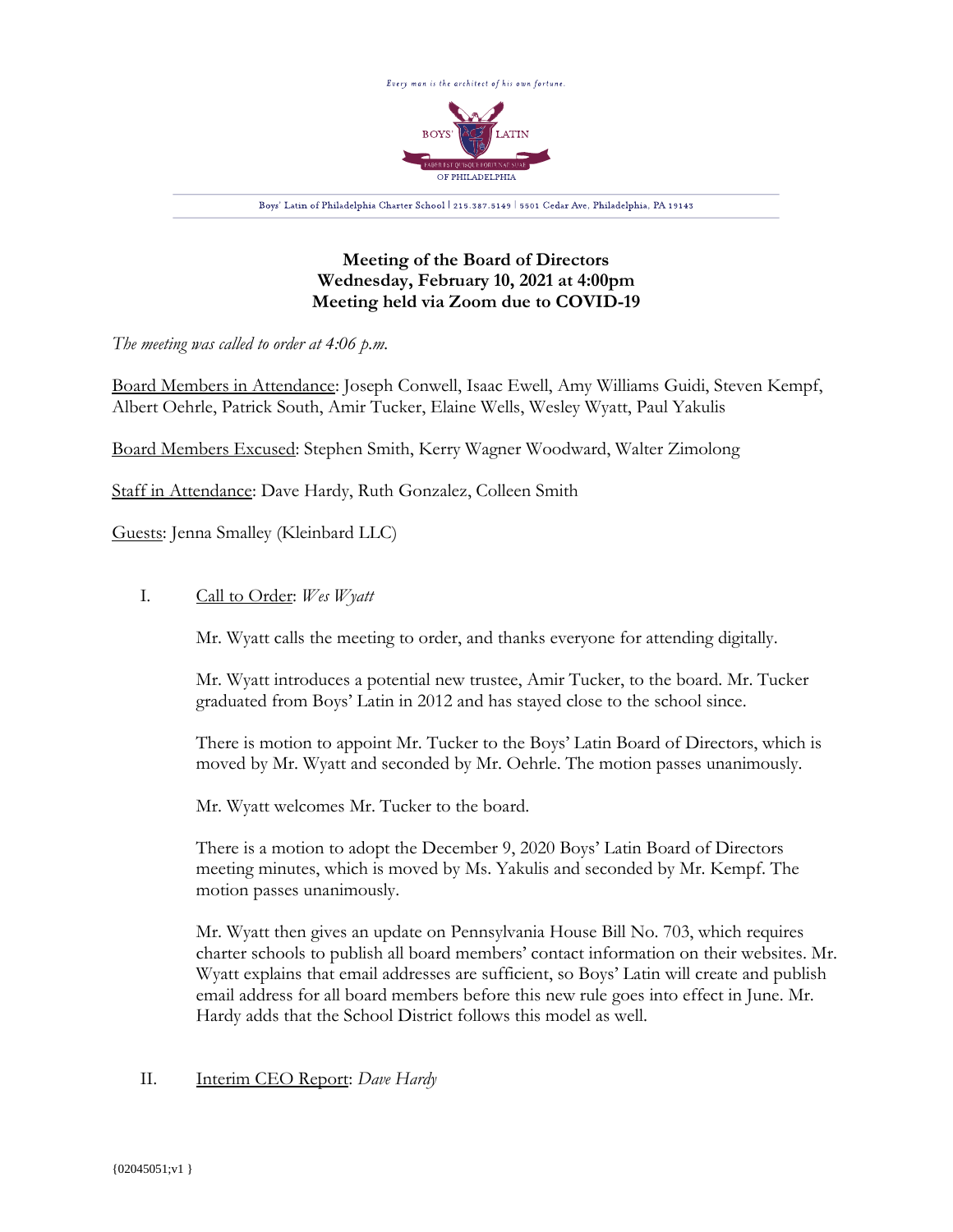Mr. Hardy begins by giving an update on the current 2020-2021 school year. Mr. Hardy explains that due to the virtual environment this year continues to be a battle. Boys' Latin has had to adapt and be more aggressive in its approach to get more students engaged. Mr. Hardy reminds the board that students achieve credit not just by logging in to online classes, but by participation and engagement during those classroom hours. Mr. Hardy describes how the students in the upper 90 percent of average daily attendance do better than students who drop below 89 percent. Boys' Latin's current average daily attendance is at 88 percent.

Mr. Hardy then discusses the limits of virtual education, such as the feelings of isolation amongst students and families, as group programs such as extracurricular activities are limited. Boys' Latin wants to keep the best interests of its students at heart by gradually reopening these programs and offering more support to students, and begin preparing for next year when students will be back in the building. Mr. Hardy describes a full court press of student engagement where teachers make themselves more available. Mr. Hardy explains how one teacher hosts a "Coffee with Ms. K" online session at noon where students can log in to talk about school work or whatever topics they'd like. Mr. Fletcher, a high school Latin teacher, keeps his classroom account open for an extra hour at the end of the day so students can also hang out and voice what's on their minds. Mr. Hardy notes that students can have revelations during these hours which can offer insights as to why they might be struggling. Boys' Latin wants to give students that feeling that they are a part of something, even if clubs and sports are on hold.

Mr. Hardy announces that Boys' Latin will aim to substantially improve its Latin, Math, and English programs between now and the 2021-2022 school year. Mr. Hardy states that so far Boys' Latin has made great strides with the Math program, as today the school had a meeting with a third-party support provider who has agreed to help support the Math program for both the middle and high schools. Mr. Hardy describes how Boys' Latin wants to see all of its middle school students leaving the 8th grade having had Algebra I, and all of its high school students to advance to, at a minimum, Pre-Calculus before graduation. Mr. Hardy states that these skills will help ensure college admission and matriculation for Boys' Latin graduates. Mr. Hardy notes the benefits of virtual learning, which Boys' Latin will not abandon once the school returns to fulltime inschool teaching. Boys' Latin will be drafting new curricula for all three programs.

Mr. Hardy then gives an update on Boys' Latin's middle school, which is coming together nicely. Mr. Hardy describes how the Interim Principal is extremely experienced, and has worked well with her heir apparent. Health and safety measures recently implemented have held up well, and the data received from these new policies has informed Boys' Latin decision making along the way. Mr. Hardy describes how the alumni presence at the school is felt, from Mr. Tucker joining the board, hiring an alumni social worker at the middle school, and employing three alumni teaching residents along with five alumni teaching fellows.

Mr. Hardy then draws the board's attention to the program model for the third trimester of the current school year. Mr. Hardy explains how Boys' Latin sent out parent surveys back in January to get feedback on the current program model. Of the 171 parent responses, 55 percent preferred to continue with the virtual model and 64 percent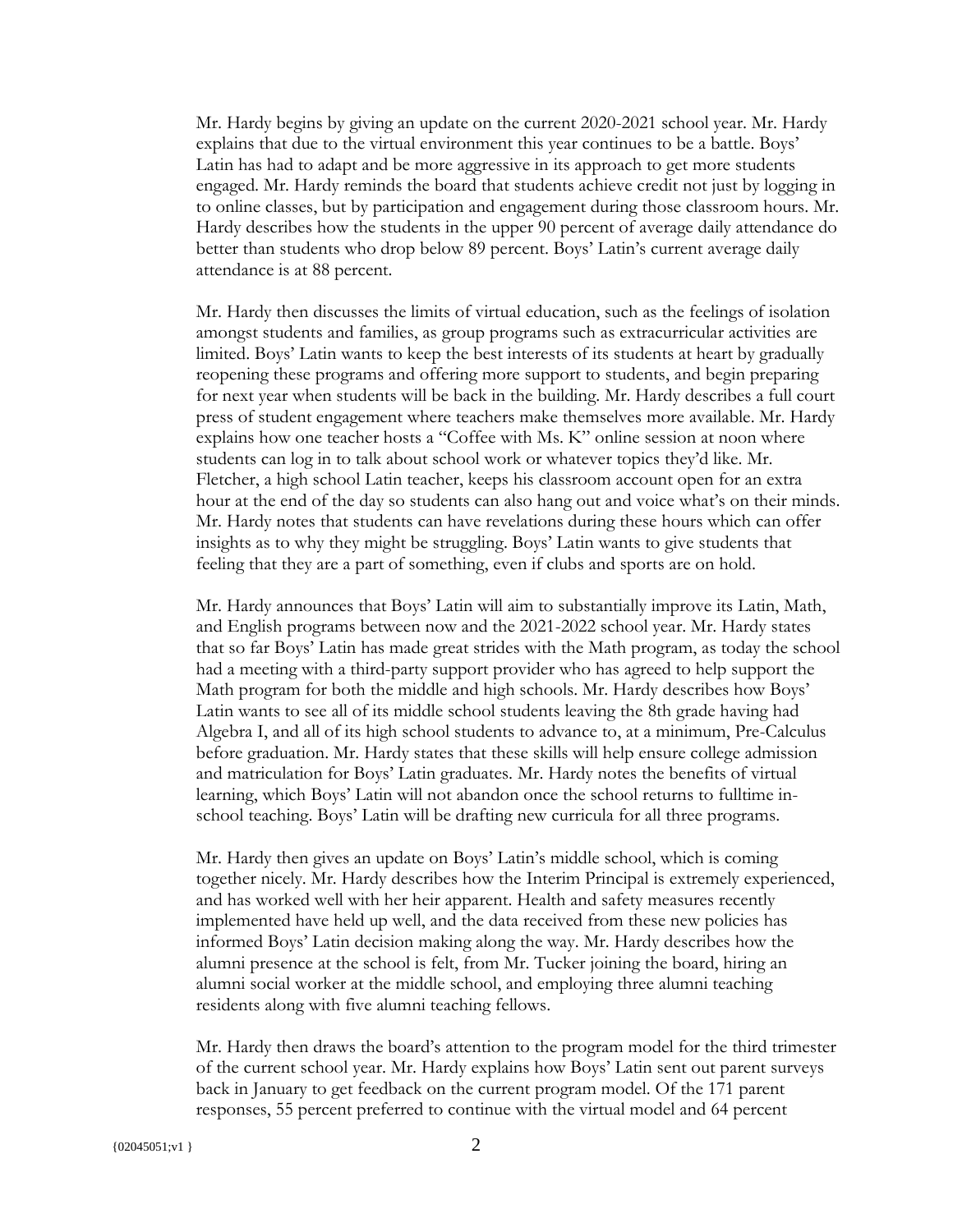wanted to go back to the classroom with 50 percent wanting to see in-person sports and extracurricular activities to resume. Of the 63 staff responses, 75 percent preferred to continue with the virtual model and 65 percent had concerns about resuming in-person instruction. Based on these responses, Mr. Hardy announces that Boys' Latin will stay 100 percent virtual for the third trimester, which runs from March 5 to June 18.

Mr. Wyatt adds that the parent surveys indicated there is a level of comfort with going back to in-person teaching next year, but Boys' Latin will not be making that decision until later this year. Boys' Latin wants to keep what parents and students think is right at heart, which may lead to differences between the faculty and the school down the line.

There is motion to continue virtual learning through the third trimester and remainder of the 2020-2021 school year, which is moved by Mr. Conwell and seconded by Mr. Oehrle. The motion passes unanimously.

Mr. Hardy then gives an overview of the updated School Health and Safety Plan. Though Boys' Latin will continue to be 100 percent virtual for the remainder of this school year, there will be some essential staff physically at the school in the fields of technology, school supplies, meal distribution, and standardized testing. To support the students struggling with virtual learning, Boys' Latin will seek to open a School Access Center in the upcoming Third Trimester. This center will consist of approximately 45 middle school students divided into groups of 10-12 students who are assigned to a classroom and monitored by an apprentice. Staff on site will include the interim principal, assistant principal, student support officer, and the school nurse.

Continuing, Mr. Hardy explains how Boys' Latin seeks to resume a limited in-person athletics program to increase engagement and opportunities for it students. All students and staff who participate in this 15-week program will be tested for COVID-19 twice per week, which is recommended by the Rockefeller Foundation. Tests will be administered by the school nurse and results are returned in 24-48 hours. Mr. Hardy states that testing costs \$12 per test, which will bring the approximate overall cost of testing for the program to \$230,000. Boys' Latin believes this to be a good investment, and will be providing masks and other PPE to students and staff.

Mr. Hardy notes that nothing is guaranteed, and that Boys' Latin is trying to ensure that all students can do as well as they can. Ms. Well adds that she thinks this is a great idea, as a lot of families she has spoken to have been looking for initiatives likes this. Ms. Wells believes parents will be very grateful for this program. Mr. Hardy adds that this program will need to be staffed properly for it to work, and transportation will be another item to sort out.

There is a discussion on transportation, the costs of testing, risks, and logistics related to the proposed School Access Center.

There is a motion in which Boys' Latin seeks approval of the updated Phased School Reopening Health and Safety Plan Template to be implemented effective immediately and submitted to the Pennsylvania Department of Education and the school's authorizer, the School District of Philadelphia, as required, also to include the flexibility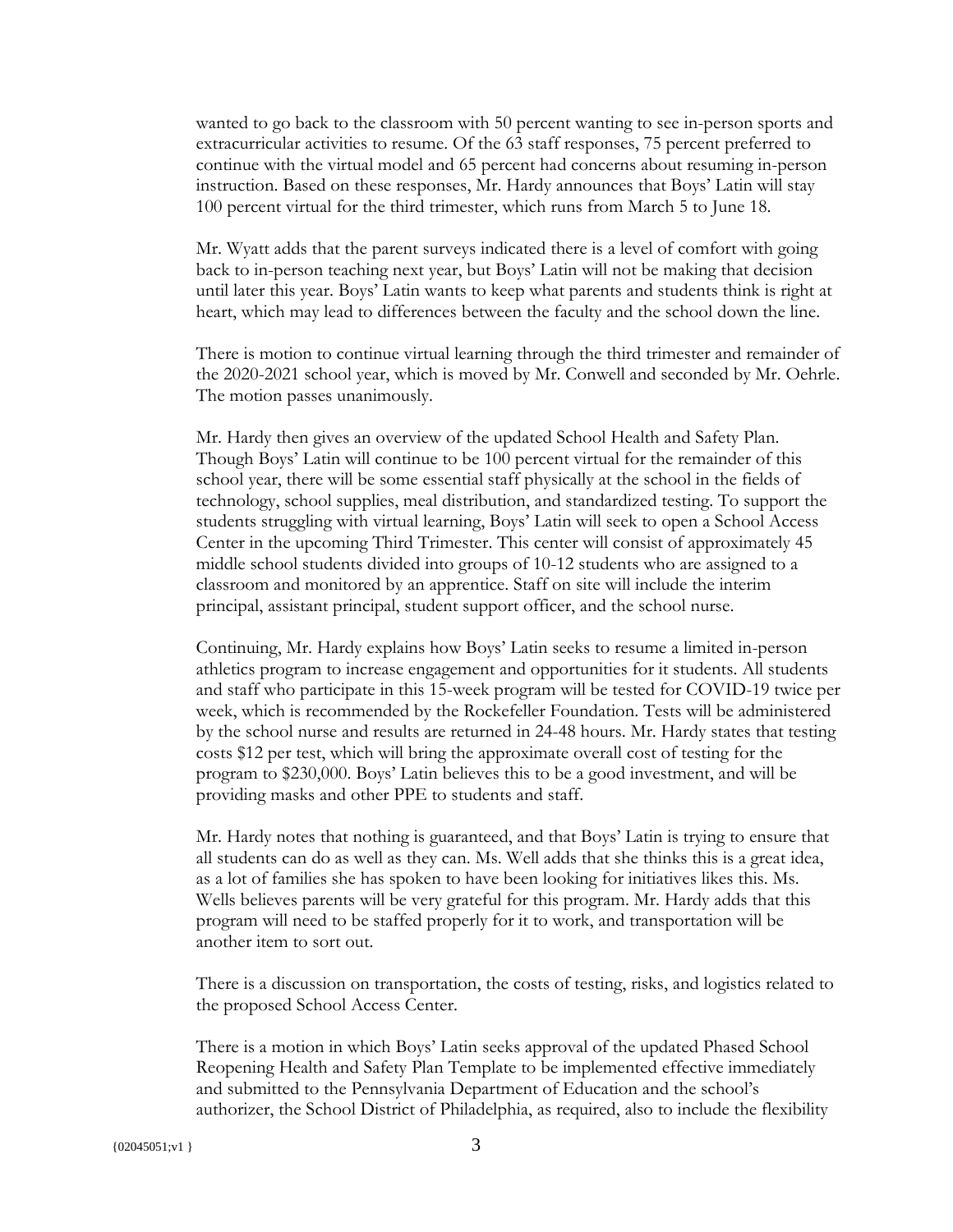to change these programs as needed without requiring additional board consent, which is moved by Mr. Conwell and seconded by Mr. Yakulis. The motion passes unanimously.

Mr. Hardy concludes his presentation.

## III. Parent Liaison Report: *Elaine Wells*

Ms. Wells begins by letting the board know that she was asked to be a partner with U.C. Green, who performs tree-planting services around Philadelphia to further green initiatives. If Boys' Latin is interested, the school can get free yard trees in the months of April and May. Ms. Wells also joined the Philly Parents Coalition, which is a group of parents from all types of schools who provide support to one another during the pandemic and beyond. Ms. Wells describes how a month or so ago, the coalition held a mental health Zoom forum, and invited some Boys' Latin parents. Ms. Wells received some great feedback from these parents, as the coalition had mental health professionals and yoga instructors on hand to give tips on everyday stress management by providing exercises and resources. Those parents have requested to attend another session next month, which Ms. Wells describes as a great experience for parents.

Ms. Wells concludes her presentation.

### IV. Board Committee Reports

### a. Finance and Development: *Colleen Smith*

Ms. Smith states that financials are currently in good shape. Ms. Smith explains how the Finance Committee met last week to review the statements in full and everything is positive: Boys' Latin is currently in a solid financial position, with strong cash on hand. Ms. Smith states that the largest revenue driver is enrollment. Boys' Latin started the year over-enrolled and will likely pull stronger enrollment numbers than budgeted.

Ms. Smith announces that Development is at \$1.58 million in contributions, which exceeds its annual goal. Expenses such as the cost of operating the school is less than budgeted, and less than in previous years, due to virtual learning. The Finance Committee left flexibility in areas such as athletics, extracurricular activities, and technology in the event any of these pursuits resume.

Mr. Wyatt commends the Development Committee for its efforts, as numbers are strong. Ms. Smith thanks Mr. Hardy for his added fundraising successes.

Ms. Smith notes that the budgeting process for the 2021-2022 school year will begin this month. By the next board meeting the Finance Committee will have a solid first draft of the budget for this next school year. Mr. Hardy adds that it will be tricky drafting this future budget because Boys' Latin does not know what its needs will be next year following this pandemic-year.

Ms. Smith concludes her presentation.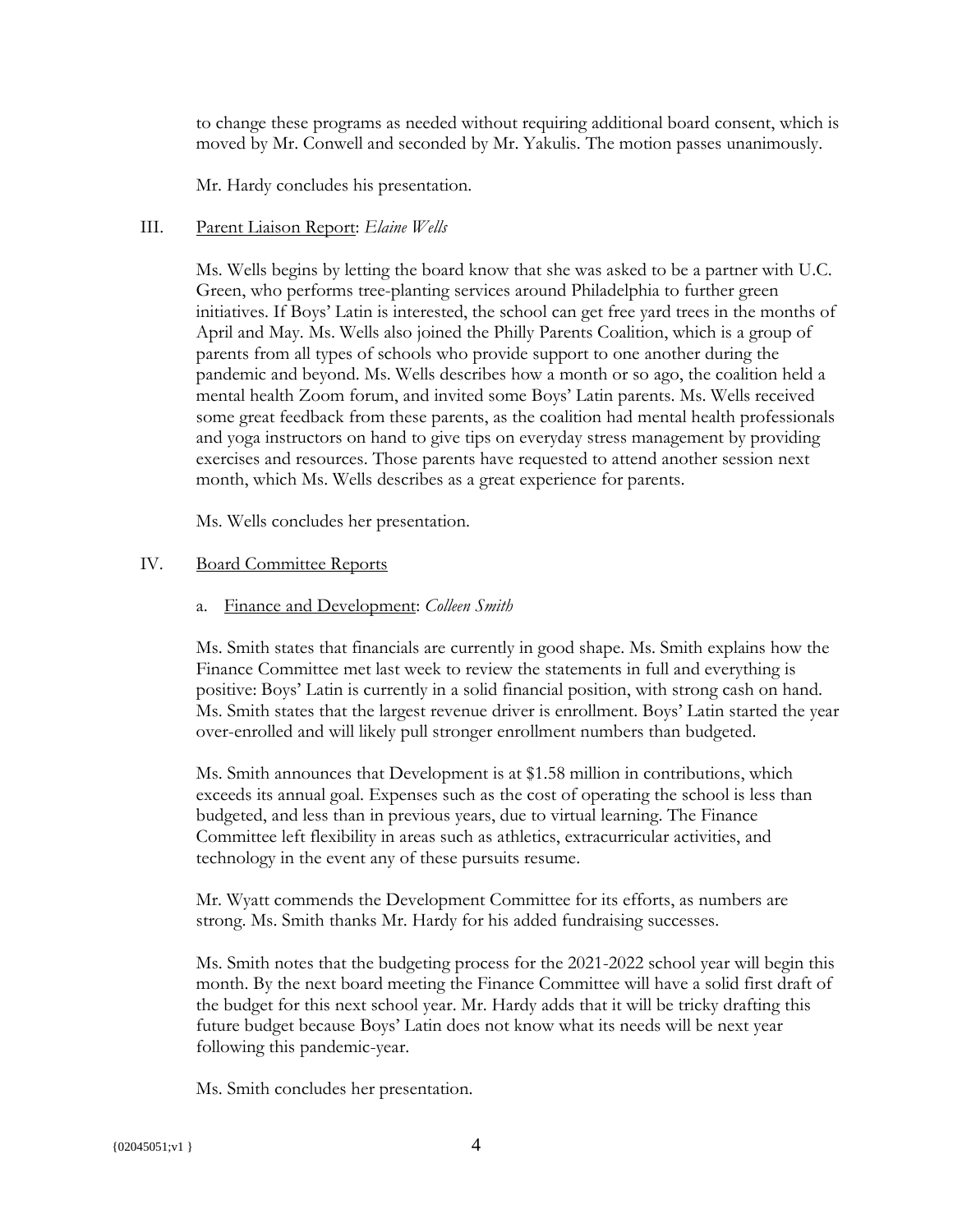#### b. Facilities: *Joe Conwell*

Mr. Conwell begin by delivering an overview of future middle school campus projects. Mr. Conwell explains that there will be a strong focus on creating an outdoor space at the middle school, which has been a priority of the administration since the school opened. Additional priorities will be to renovate and make the second and potentially third floors of the Fine Arts Building accessible to students, as currently only the first floor is utilized.

Mr. Hardy describes how Boys' Latin now has a strong team over at the middle school, which has looked at what needs to be done to utilize the campus space more efficiently. Mr. Hardy explains how additional floors in the Fine Arts Building could be used for small group instruction, individual student work, and classrooms. As of now, students only have use of the parking lot in terms of outdoor space. That is 300 early teens kept inside all day with limited space to be outside for exercise. Mr. Hardy details one option to put a bubble over the parking lot, which was not feasible. The next idea is to knock down the church, and create the space for the bubble there. If Boys' Latin does not opt for a bubble, the church area would be turned into a parking lot or field.

Mr. Conwell directs the board to an aerial photograph of the campus. Mr. Conwell describes how in the past 3-4 years Boys' Latin has contemplated the conversion of the church building into a gymnasium or multi-purpose building. This option turned out to be expensive and unrealistic as the utility of the space is compromised. Mr. Conwell reminds the board that two years ago Boys' Latin made an effective appeal to the Philadelphia Historical Society to avoid this church building being designated on a historical register. Boys' Latin currently reserves the right to raise the building.

Mr. Conwell states that the Facilities Committee is currently evaluating whether Boys' Latin should demolish the building and create an open site. Mr. Conwell describes how that church site is 12,500 square feet of land, which would be a huge additional to just the parking lot which the student have now. There are three options following demolition: 1) create a parking lot and put fence around it; 2) create a field using either grass or synthetic turf field (which is what most schools use); or 3) installing the bubble that Mr. Hardy noted. Mr. Conwell states that the decision the committee has come to thus far is that Boys' Latin is better off getting rid of the church and then it can figure out what the right surface option is later. The facilities committee believes there are no scenarios in which demolishing the church does not improve the value of the real estate and significantly improve the facility as it relates to serving the students' needs. The facilities committee thinks this is the right decision and wanted to bring the idea to the board for discussion. Mr. Conwell notes the projected cost of the project would be between \$1-2 million.

There is a discussion on the cost and what it entails, and whether there could be hazardous materials in the rubble. Mr. Conwell states that the option for demolition into a parking lot is the lower cost end at approximately \$1 million.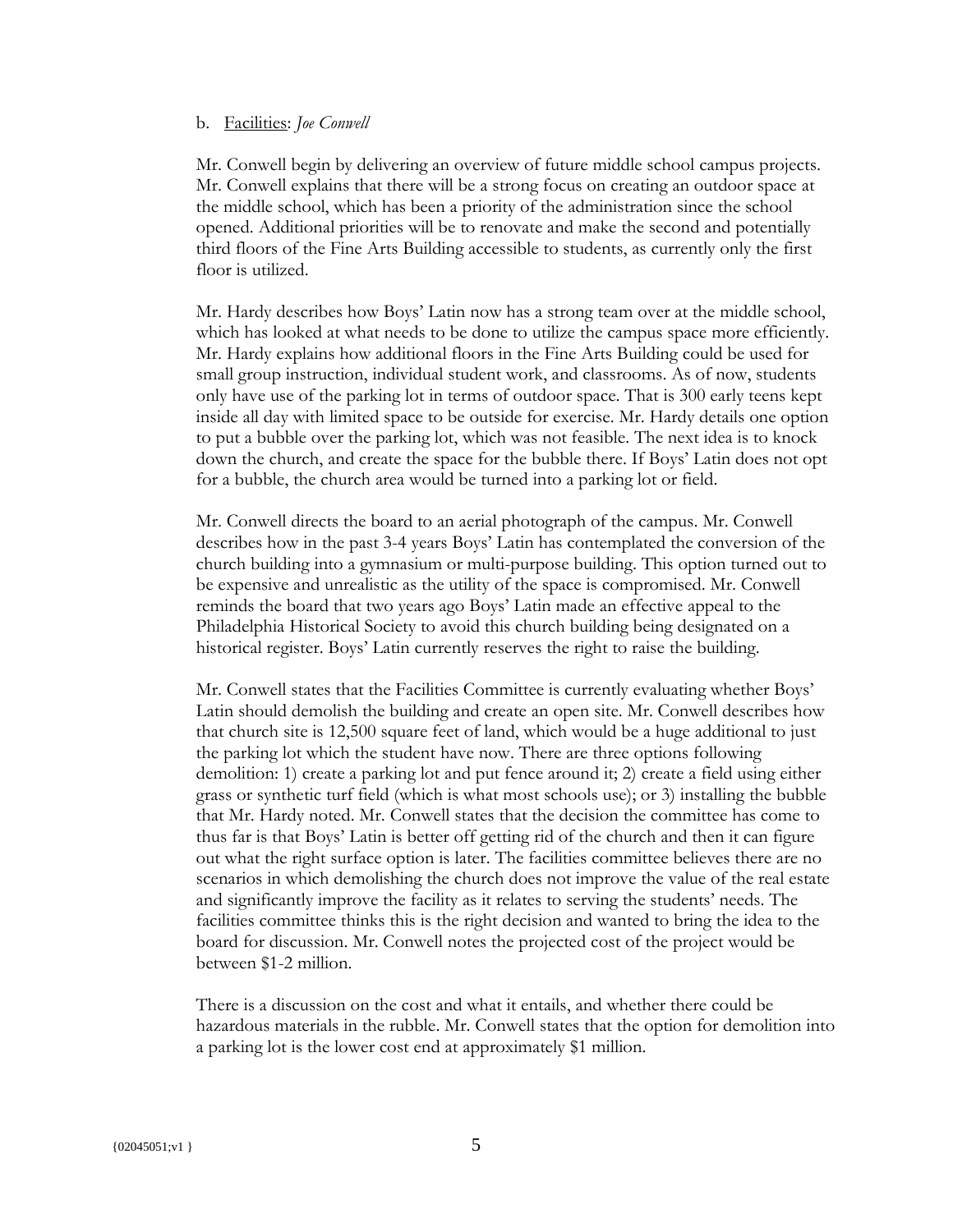Mr. Hardy adds that the longer Boys' Latin leaves the church up, the more the future cost goes up in terms of demolition. Mr. Conwell adds that storm water management costs would go down following demolition.

Moving on to the Fine Arts Building, Mr. Conwell explains how the building is currently renovated for first floor student use only which includes an arts center with a kiln and music room. The building is functioning well for those uses. Mr. Conwell describes how the entire second and third floors are not useable due to access since Boys' Latin does not have an elevator in that building. Boys' Latin would need to construct an elevator shaft on the exterior of building, at the far end, to create access which would be the major cost of the project. Mr. Conwell details the significant amount of work to done on those top floors, which include bathroom renovations, flooring, etc. The committee has no financial estimates right now, but anticipates it would be a similar cost to the church demolition project.

Mr. Conwell concludes his presentation.

c. CEO Search Committee: *Wes Wyatt*

Mr. Wyatt begins by thanking his fellow members of the CEO Search Committee that have worked hard to get Boys' Latin to where it is today. Boys' Latin has gone into the market and received a few resumes that the committee will digest. Mr. Wyatt states that the committee will receive weekly updates from the search firm Boys' Latin retained, along with progress reports that detail the vetting of these candidates. The committee is ahead of schedule for an end of April/early-May CEO selection. Mr. Wyatt describes how the committee has drafted a solid job description that is now in the market place, and the process is underway. Ms. Smith adds that stakeholder meetings will be taking place soon between faculty, students, alumni, and parents to make sure their input is heard and part of the search process.

Mr. Wyatt concludes his presentation.

# d. Education Committee: *Steve Kempf*

Mr. Kempf begins by explaining how the Education Committee is in its infancy, and currently in the process of defining what the goals and objectives of the committee will be. Mr. Kempf describes how the committee will be given the task of overseeing the markers that will predict and indicate how Boys' Latin is achieving its goals and mission. Attendance is an example of one of those major markers that this committee will be tracking closely. The education committee is comprised of six people and will be working with staff members, faculty, and board members. Before the next board meeting the committee will draft a description of the committee's role and determine which markers can predict success for students to make sure Boy's Latin is on the right path.

Mr. Kempf concludes his presentation.